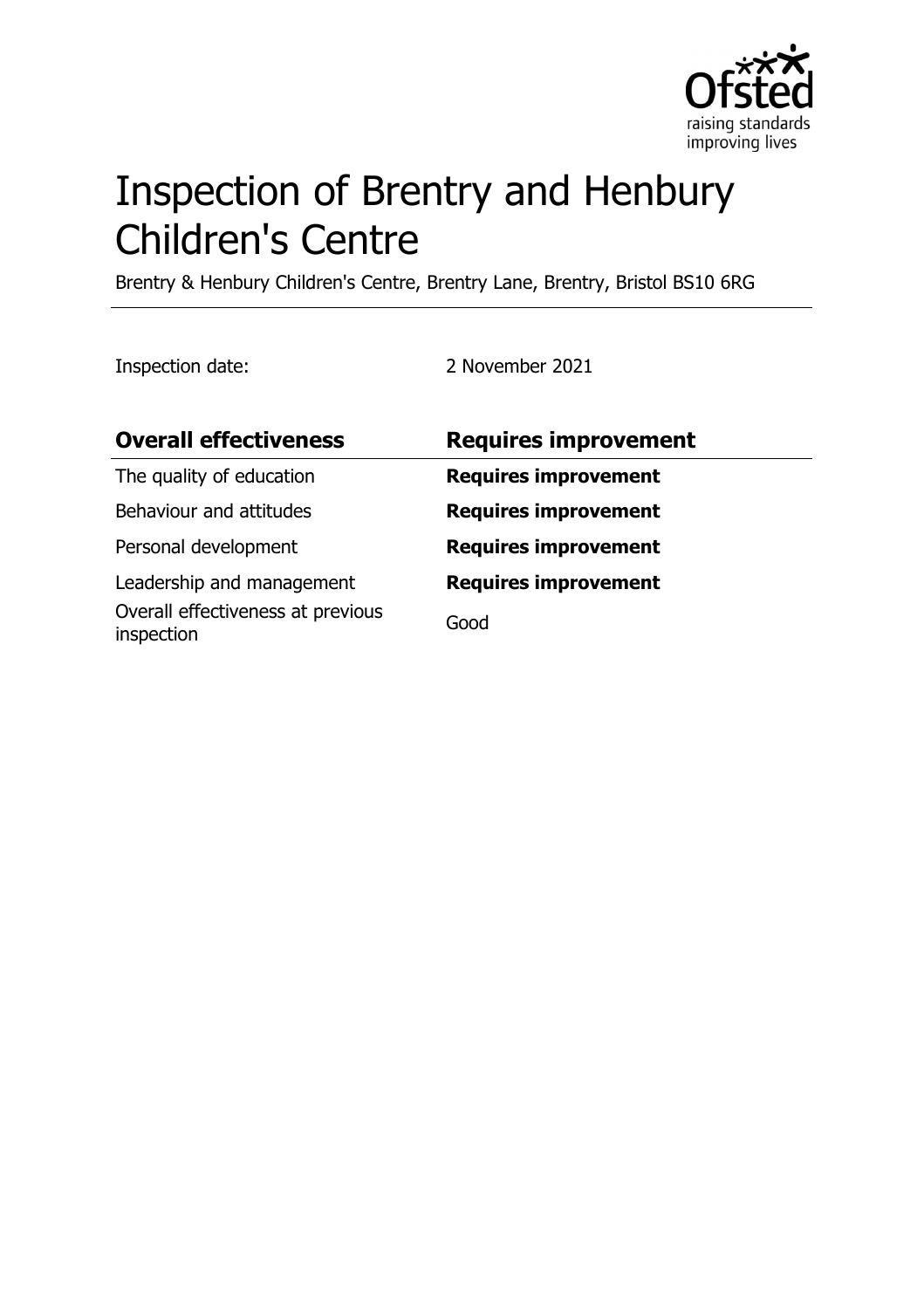

# **What is it like to attend this early years setting?**

#### **The provision requires improvement**

Children are welcomed by friendly and attentive staff as they arrive eager for their day to begin. Children show high levels of confidence and have formed close relationships with the adults who care for them. Staff work closely with families to support children to settle and feel secure at the nursery.

Children listen and respond well to instructions. Staff develop children's understanding of boundaries and encourage them to behave well during their play. For example, they sensitively support children to take turns and share the resources.

Staff provide very good support for children who have special educational needs and/or disabilities, and this is a key strength of the nursery. The special educational needs coordinator is extremely dedicated and knowledgeable in her role. She works closely with a dedicated staff team to implement strategies to support children and their families. However, the quality of teaching is inconsistent within the nursery. On occasions, staff miss opportunities to extend children's play and learning to a high level. They do not always recognise when children have finished with the activities and resources on offer. As a result, some children become disengaged in their learning and wander around.

#### **What does the early years setting do well and what does it need to do better?**

- $\blacksquare$  The management team reflects on the quality of the provision and provides staff with regular supervision meetings to identify and target any areas for improvement. However, management does not monitor staff's use of risk assessments closely enough. For example, although arrangements are in place for staff to complete daily checks on the indoor and outdoor environment before children access the equipment and resources, at times, staff fail to spot all potential hazards to children.
- $\blacksquare$  The management team has high expectations for what they want children at the nursery to achieve. They recognised the need to promote children's personal, social and emotional development more, due to the impact of the COVID-19 pandemic. They have provided training to support staff's knowledge and understanding of how children's emotions may impact on their learning and behaviour. Leaders have also created cosy areas within the nursery rooms to support children to feel secure.
- Staff do not always embed management's aspirations for the curriculum into practice. For instance, while staff teach children about some cultural festivals throughout the year, children do not learn and develop a rich understanding of the diverse cultures within their community. In addition, staff do not always use effective strategies to fully support those children whose home language is not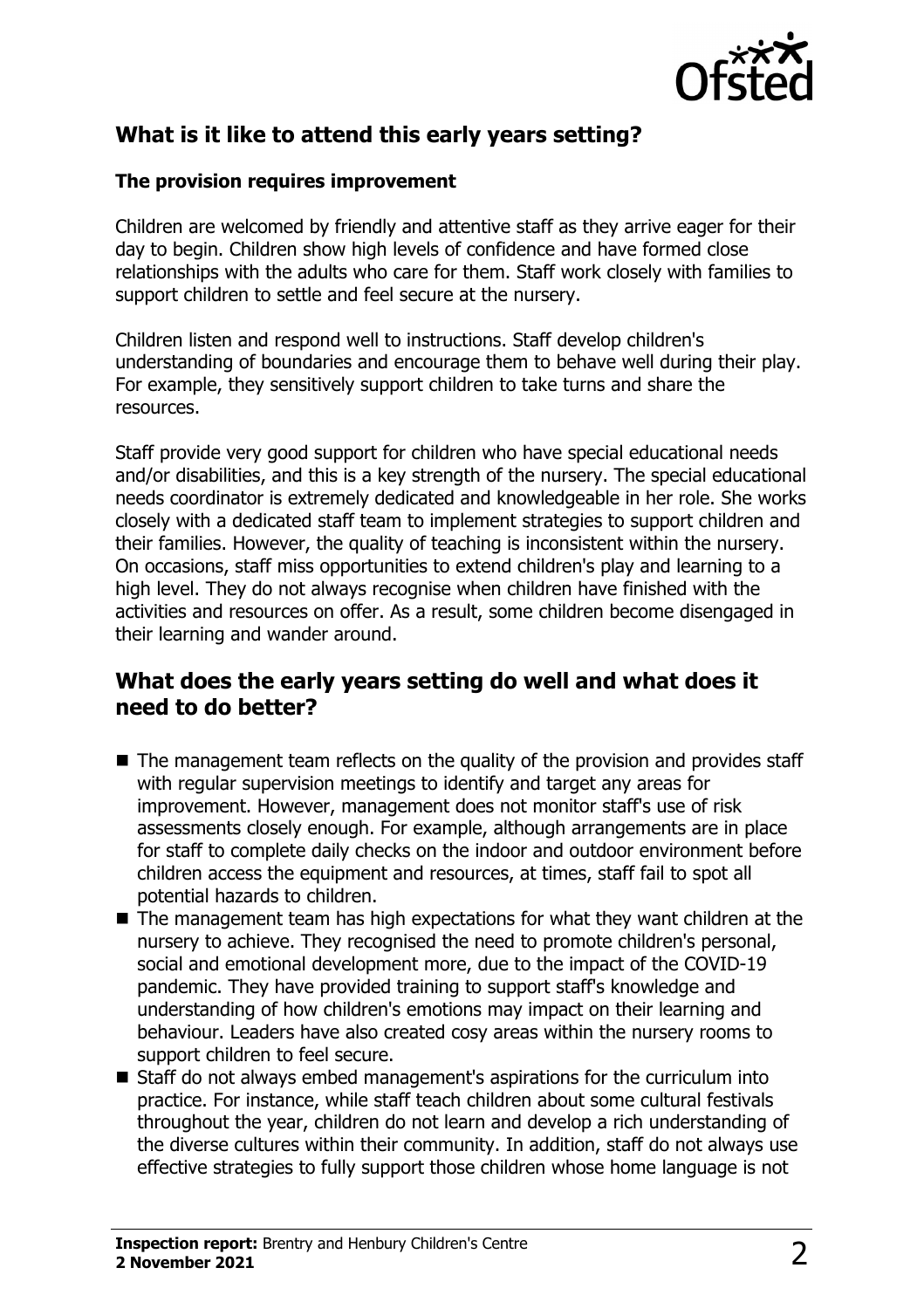

English to value and use their home languages, to help them understand what makes them unique.

- Staff support children's communication, language and literacy skills well overall. For example, they provide children with different coloured pom-poms to shake while they sing a variety of nursery rhymes. Children giggle together as they sing some of their favourite songs. Children enjoy sitting with staff to read stories and look at different books.
- $\blacksquare$  Children benefit from the healthy, home-cooked meals, which include a range of fruit and vegetables. Staff are good role models and support children's social skills. For example, they sit with children during mealtimes and provide them with lots of encouragement and praise to promote their independence.
- $\blacksquare$  Children have ample opportunities to develop their physical skills and get lots of fresh air and exercise in the garden area. Young children make the most of their outside space to persevere with their new-found walking skills. Older children have fun running, balancing and exploring. Managers use additional funding to support those children from disadvantaged backgrounds. For instance, they implement specialist outdoor sessions, such as forest school and woodwork, to extend children's experiences.
- Managers and staff are extremely dedicated to supporting children and their families. They work hard to ensure families receive extensive support from the on-site family support unit and other professionals to help them with any issues they may be facing. Parents speak highly about the level of support they receive from the nursery. Staff make effective use of electronic communications to share information with parents about their child's learning and development.

## **Safeguarding**

The arrangements for safeguarding are effective.

The management team uses robust recruitment processes to ensure staff are suitable to work with children. The designated safeguarding leads and staff are committed to supporting children's welfare. They know how to recognise the signs of abuse or neglect and have a competent understanding of wider safeguarding issues. They are confident about the procedures to follow should they have any concerns about a child or an adult working on the premises.

### **What does the setting need to do to improve?**

#### **To meet the requirements of the early years foundation stage and Childcare Register the provider must:**

|                                                                                                                     | Due date   |
|---------------------------------------------------------------------------------------------------------------------|------------|
| ensure staff implement effective risk<br>assessments to identify and minimise<br>any potential hazards for children | 10/11/2021 |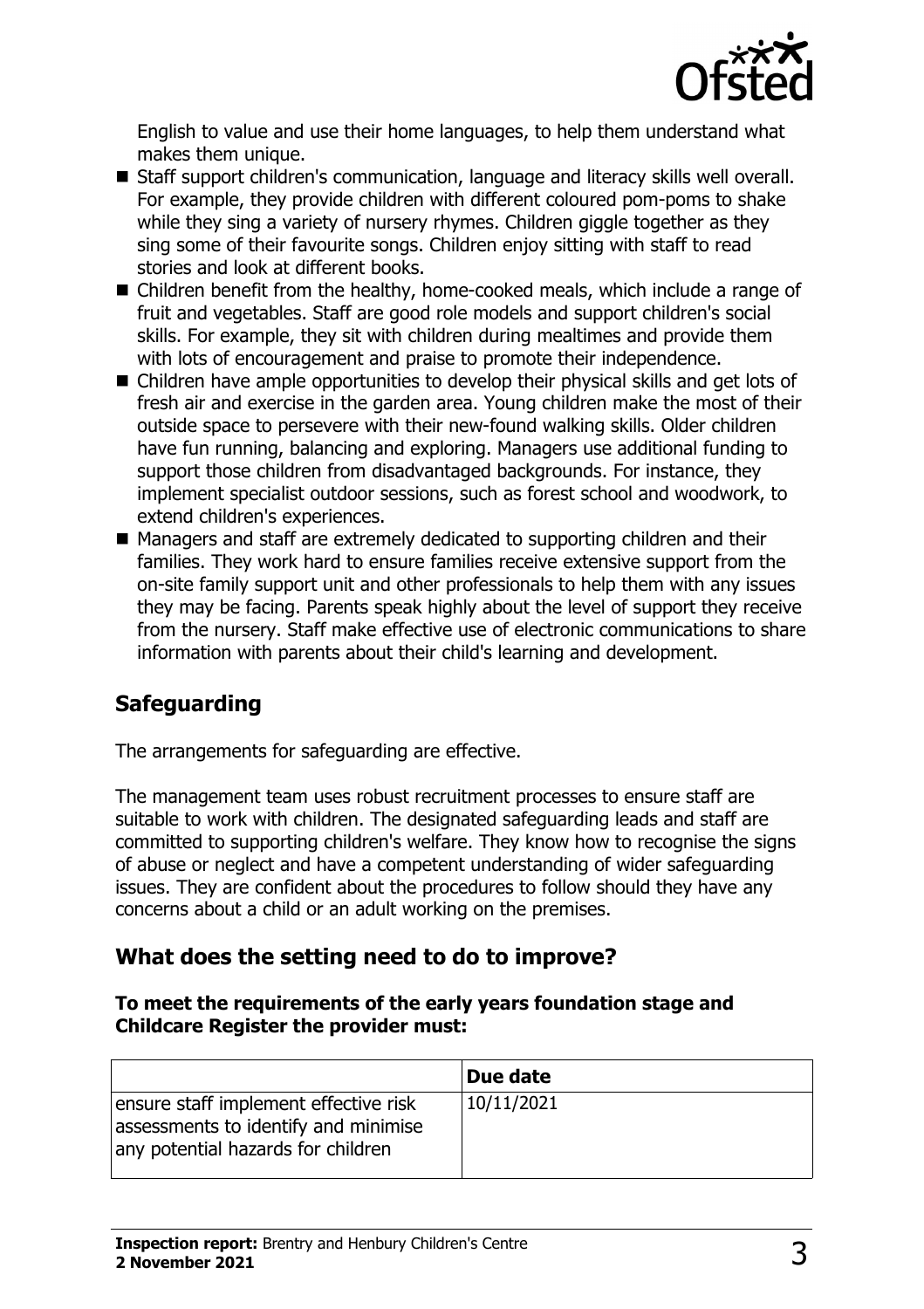

| ensure the educational programme<br>includes activities and experiences that<br>help children to value their home<br>language and teach children about<br>difference and diversity in the world<br>around them                            | 04/01/2022 |
|-------------------------------------------------------------------------------------------------------------------------------------------------------------------------------------------------------------------------------------------|------------|
| provide staff with effective support and<br>coaching to help them plan and<br>implement activities to ensure children's<br>learning and engagement is consistently<br>high, to enable all children to make the<br>best possible progress. | 04/01/2022 |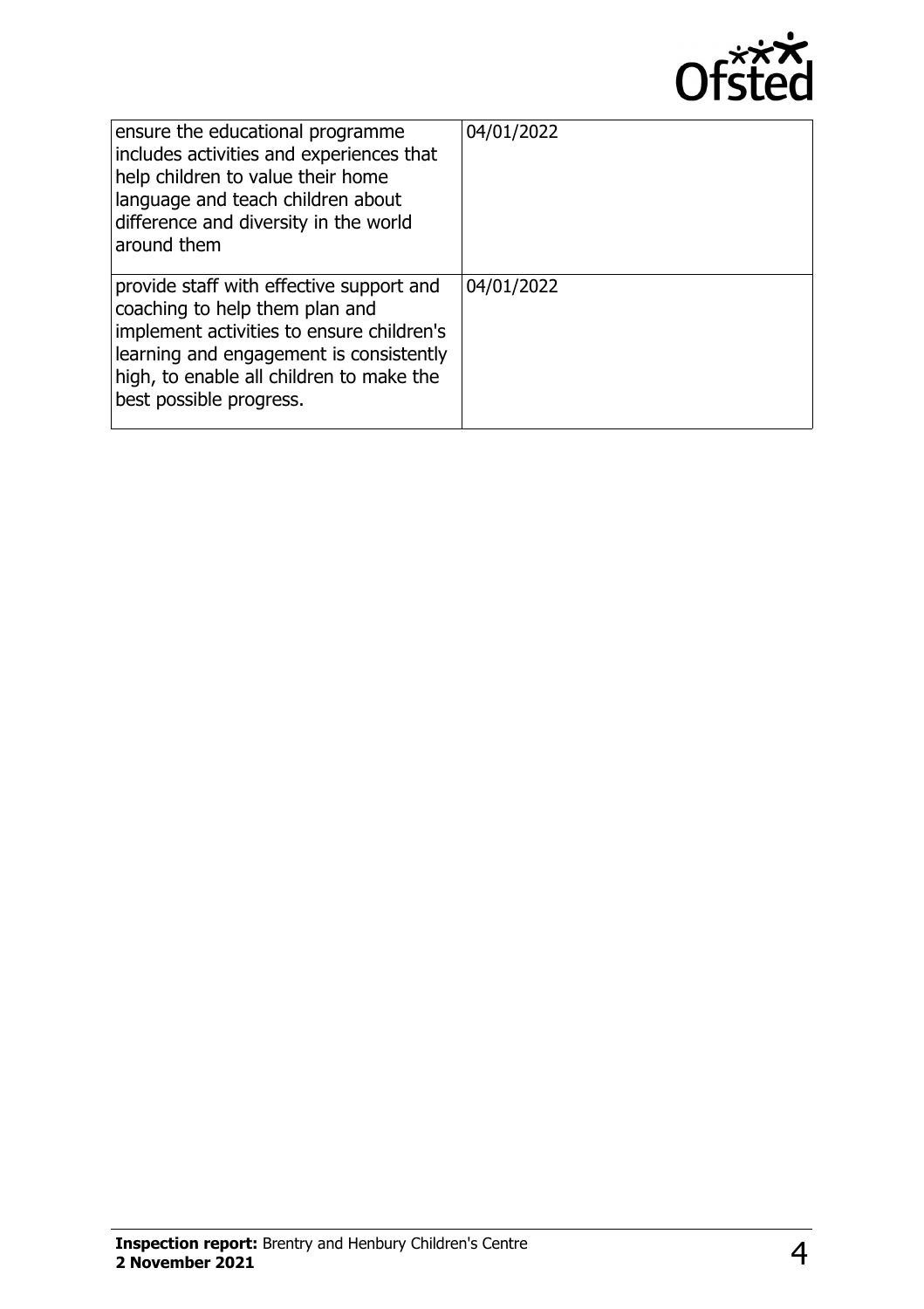

| <b>Setting details</b>                              |                                                                                      |
|-----------------------------------------------------|--------------------------------------------------------------------------------------|
| Unique reference number                             | EY273368                                                                             |
| <b>Local authority</b>                              | <b>Bristol City of</b>                                                               |
| <b>Inspection number</b>                            | 10209658                                                                             |
| <b>Type of provision</b>                            | Childcare on non-domestic premises                                                   |
| <b>Registers</b>                                    | Early Years Register, Compulsory Childcare<br>Register, Voluntary Childcare Register |
| Day care type                                       | Full day care                                                                        |
| Age range of children at time of<br>inspection      | $0$ to 4                                                                             |
| <b>Total number of places</b>                       | 103                                                                                  |
| Number of children on roll                          | 180                                                                                  |
| Name of registered person                           | Brentry and Henbury Childrens Centre<br>Limited                                      |
| <b>Registered person unique</b><br>reference number | RP910333                                                                             |
| <b>Telephone number</b>                             | 0117 959 3800                                                                        |
| Date of previous inspection                         | 13 February 2020                                                                     |

### **Information about this early years setting**

Brentry and Henbury Children's Centre registered in 2006. It opens Mondays to Fridays, from 8am to 5.30pm, all year round. The centre receives funding to provide free early years education for children aged two, three and four years. The full day care setting employs a team of 38 staff, including the centre director. Three members of staff hold a level 6 qualification and, of the remaining staff, 26 hold qualifications between level 2 and level 5.

### **Information about this inspection**

**Inspectors** Terri Breakwell Karen Allen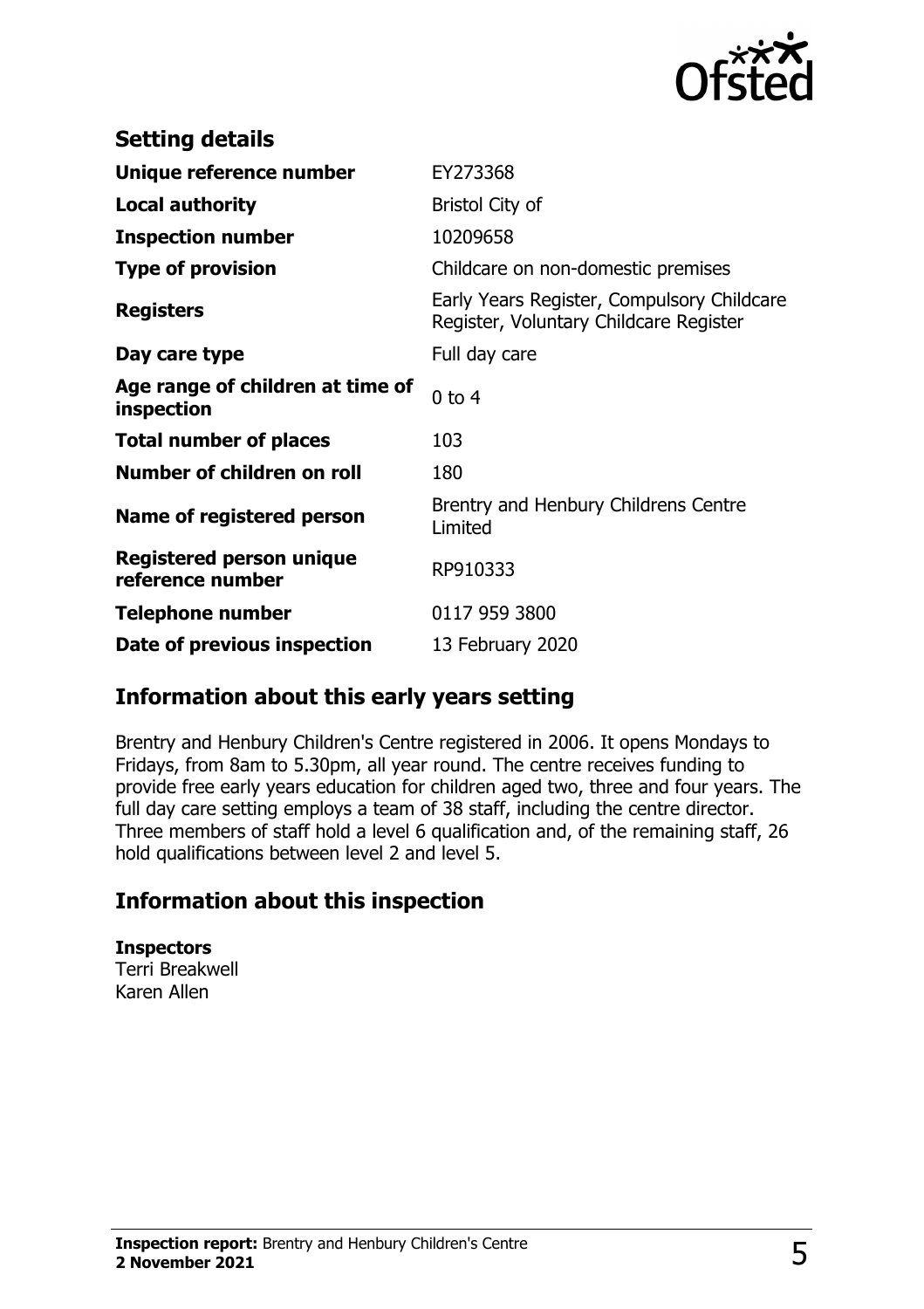

#### **Inspection activities**

- $\blacksquare$  This was the first routine inspection the setting received since the COVID-19 pandemic began. The inspectors discussed the impact of the pandemic with the provider and have taken that into account in their evaluation of the setting.
- $\blacksquare$  The management team explained the nursery curriculum during a learning walk with the inspectors.
- $\blacksquare$  An inspector observed the quality of education being provided, indoors and outdoors, and assessed the impact that this was having on children's learning.
- $\blacksquare$  An inspector conducted a joint observation with a manager, and together they evaluated the effectiveness of teaching.
- $\blacksquare$  The inspectors talked to staff at appropriate times during the inspection to find out their understanding of the curriculum, how they support children's learning and their understanding of their responsibilities to support children's learning.
- $\blacksquare$  The management team and an inspector held a meeting together. The inspector looked at a sample of documents, including evidence of staff's suitability and safeguarding procedures.
- $\blacksquare$  The inspectors spoke to parents and considered their views.

We carried out this inspection under sections 49 and 50 of the Childcare Act 2006 on the quality and standards of provision that is registered on the Early Years Register. The registered person must ensure that this provision complies with the statutory framework for children's learning, development and care, known as the early years foundation stage.

If you are not happy with the inspection or the report, you can [complain to Ofsted](http://www.gov.uk/complain-ofsted-report).